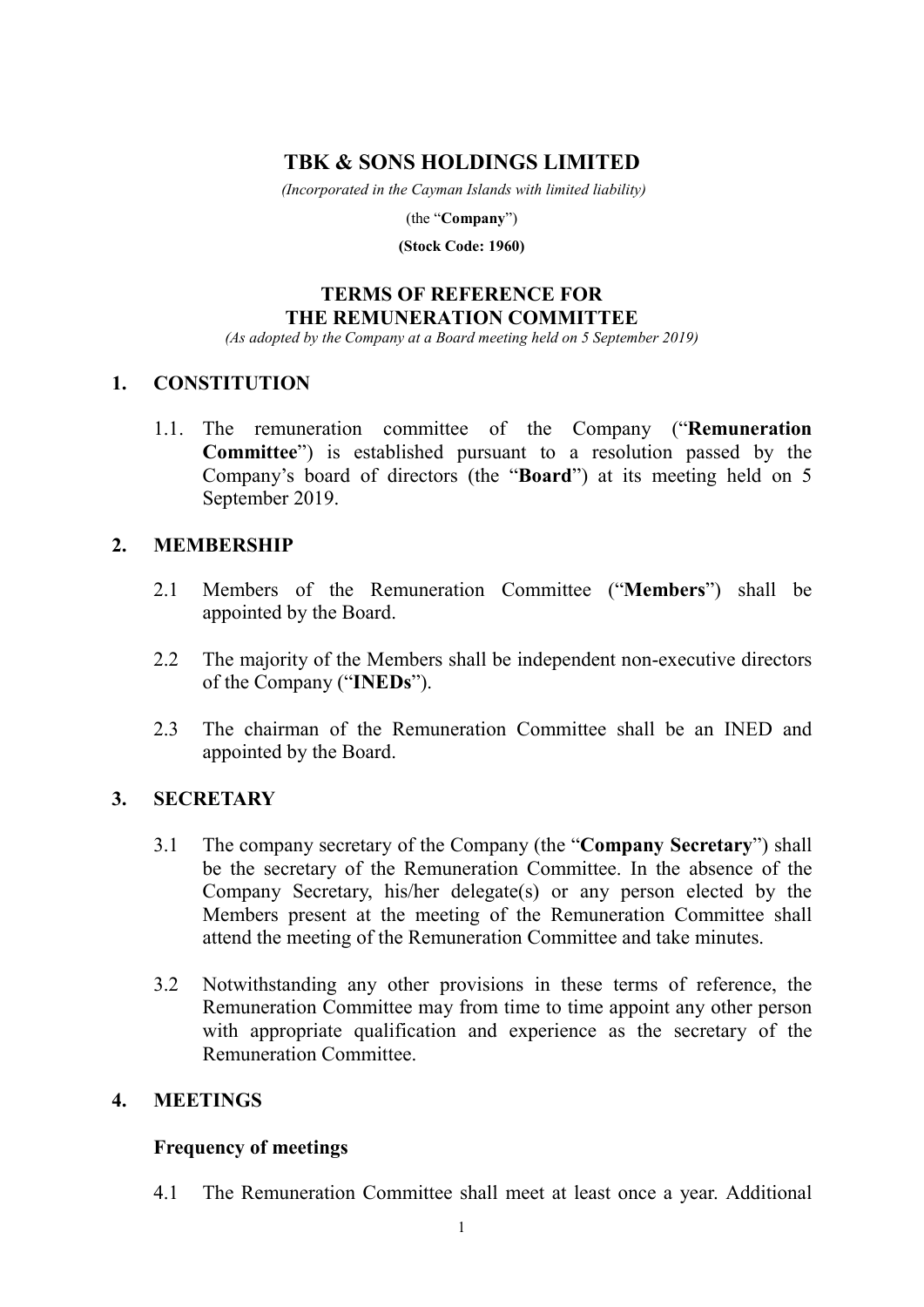meetings of the Remuneration Committee may be held as and when required.

# **Notice of meetings**

- 4.2 A meeting of the Remuneration Committee may be convened by any of its members or by the Company Secretary on request of any of the Members.
- 4.3 Notice of any meetings confirming the venue, time and date, has to be given at least 7 days prior to any such meeting being held provided that if a meeting is called by a shorter notice, it shall be deemed to have been duly called if it is so agreed by a majority of the Members. A Member who attends such a meeting shall deem to agree to the shorter notice. Notice of any adjourned meetings is not required if the adjournment is less than 14 days.
- 4.4 Agenda and accompanying supporting papers shall be sent to all Members and to other attendees as appropriate at least 3 days before the date of the Remuneration Committee meeting (or such other period as the Members may agree).
- 4.5 The Remuneration Committee shall ascertain at the beginning of each meeting the existence of any conflicts of interest and minimise them accordingly.

# **Quorum**

4.6 The quorum of the Remuneration Committee shall be any two Members.

# **Mode of meetings**

4.7 Meetings could be held in person, by telephone or by video conference. Members may participate in a meeting by telephone or through other electronic means of communication provided that all persons participating in the meeting are capable of hearing each other.

## **Resolutions and minutes**

- 4.8 Resolutions of the Remuneration Committee at any meetings shall be passed by a majority of votes of the Members present.
- 4.9 A resolution in writing signed by all the Members shall be as valid and effectual as if it had been passed at a meeting of the Remuneration Committee duly convened and held.
- 4.10 Full minutes of Remuneration Committee meetings shall be kept by a duly appointed secretary of the meeting (who should normally be the Company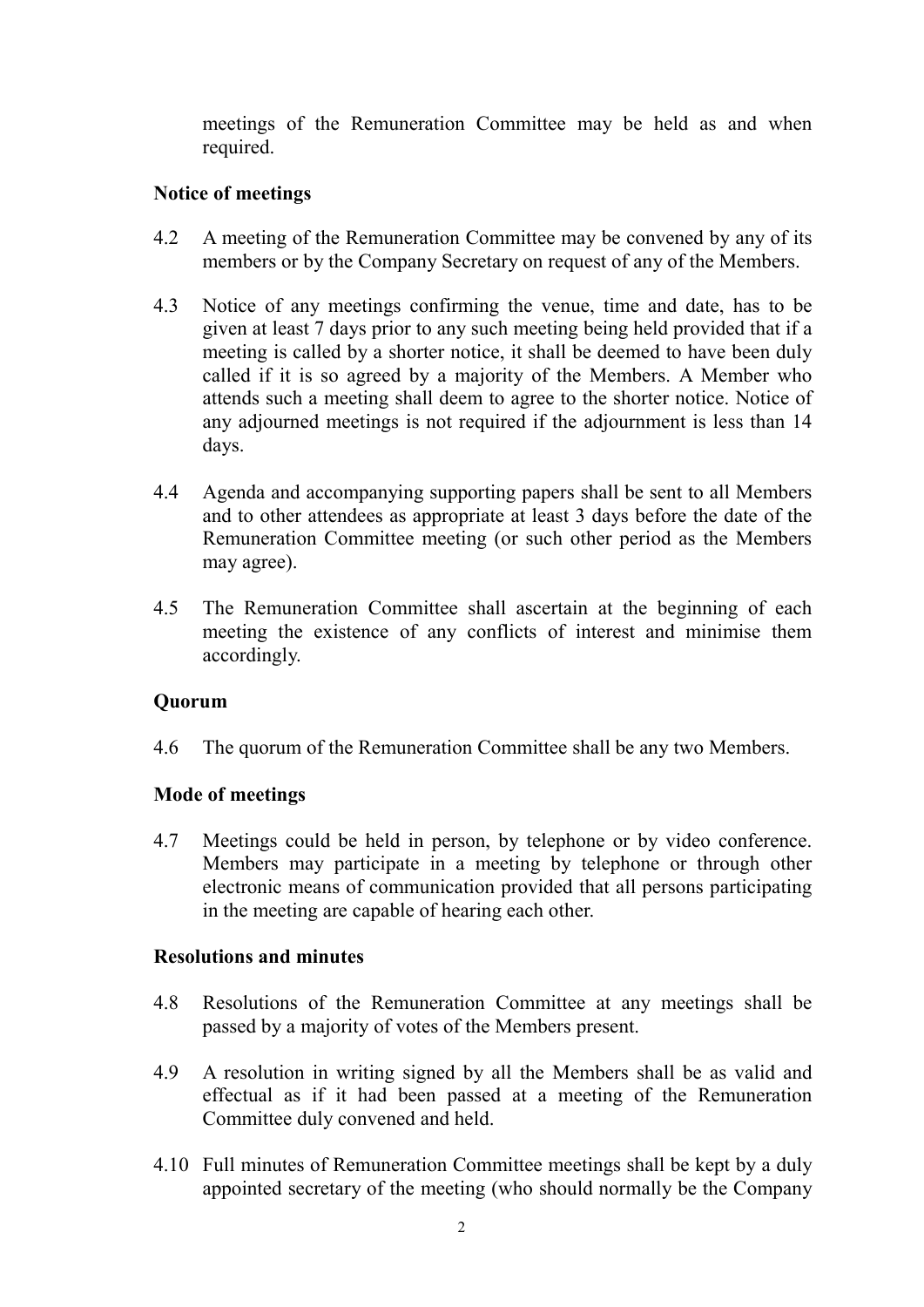Secretary) and shall be available for inspection by any Member and/or any director of the Company at any reasonable time on reasonable notice. Draft and final versions of minutes of Remuneration Committee meetings shall be circulated to all Members for their comment and records respectively, in both cases within a reasonable period of time after the meeting. The final version of the minutes shall be signed by the Chairman of Remuneration Committee or the chairman of the Remuneration Committee meeting as appropriate.

## **5. ATTENDANCE AND VOTING AT MEETINGS**

- 5.1 At the invitation of the Remuneration Committee, the chairman of the Board and/or the Chief Executive Officer of the Company (if not a Member), the other directors of the Company, external advisers and other persons may attend all or part of any meetings.
- 5.2 Only Members are entitled to vote at the meetings.

### **6. ANNUAL GENERAL MEETING**

6.1 The Chairman of the Remuneration Committee or a Member shall attend the Company's annual general meeting ("**AGM**") and be prepared to respond to questions of the shareholders of the Company ("**Shareholders**") on the Remuneration Committee's activities and its responsibilities. If the chairman of the Remuneration Committee is unable to attend, a Member (who must be an INED) shall attend the AGM. Such person shall be prepared to respond to any Shareholder's questions at the AGM on the Remuneration Committee's activities.

## **7. CONTINUING APPLICATION OF THE ARTICLES OF ASSOCIATION OF THE COMPANY**

7.1 The Company's articles of association (as amended from time to time) regulating the meetings and proceedings of all directors of the Company so far as the same are applicable and are not replaced by the provisions in these terms of reference shall apply to the meetings and proceedings of the Remuneration Committee.

### **8. RESPONSIBILITY AND POWERS**

The Remuneration Committee shall have the following duties and powers:

8.1 to make recommendations to the Board on the Company's policy and structure for all directors' and senior management's remuneration and on the establishment of a formal and transparent procedure for developing remuneration policy;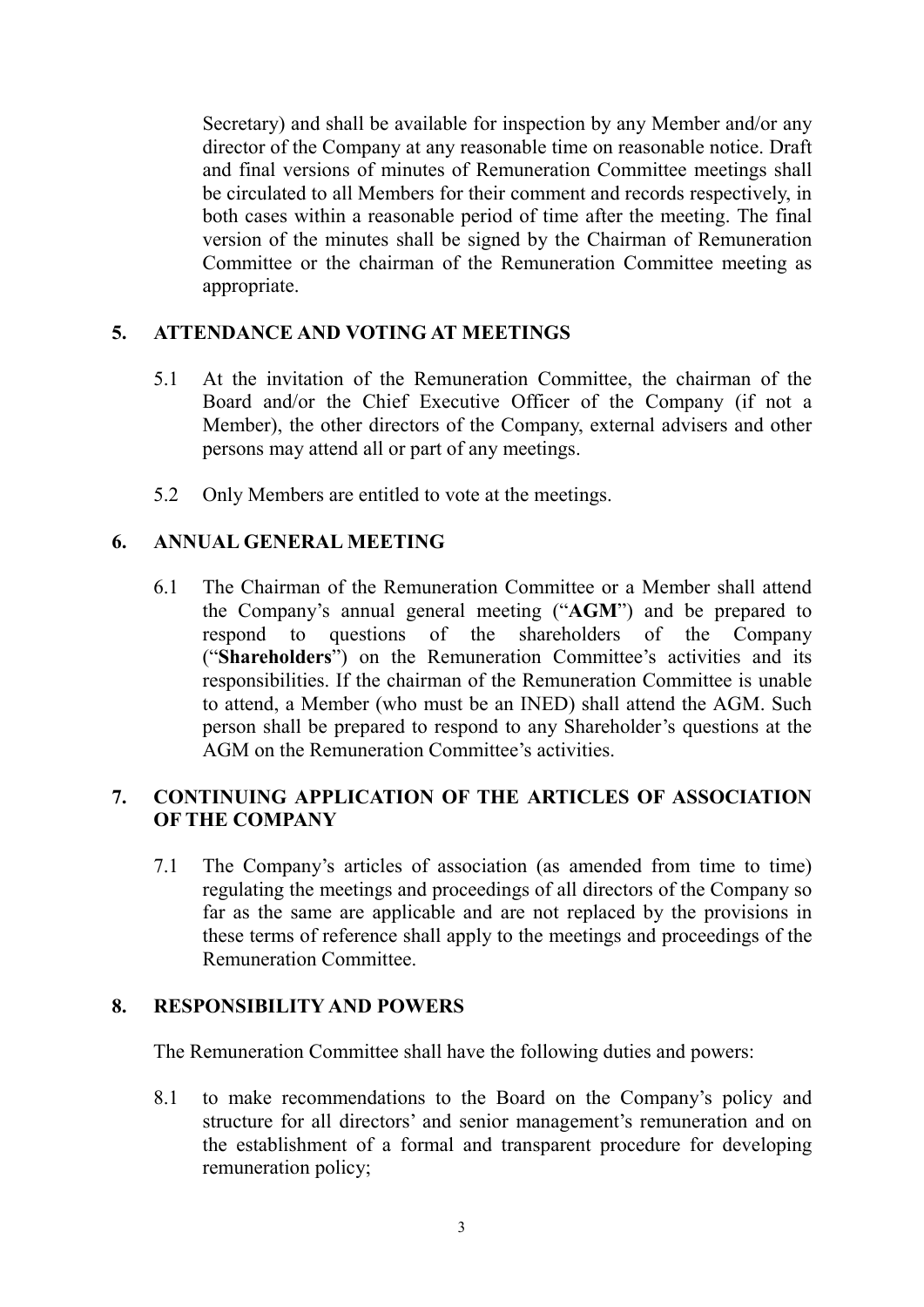- 8.2 to make recommendations to the Board on the remuneration packages of all individual executive directors and senior management, including benefits in kind, pension rights and compensation payments, including any compensation payable for loss or termination of their office or appointment, and make recommendations to the Board on the remuneration of non-executive directors of the Company. The Remuneration Committee should consider factors such as salaries paid by comparable companies, time commitment and responsibilities and employment conditions elsewhere in the Group and desirability of performance-based remuneration;
- 8.3 to review and approve the management's performance-based remuneration proposals with reference to the Board's corporate goals and objectives from time to time;
- 8.4 to review and approve compensation payable to executive directors and senior management of the Company for any loss or termination of office or appointment to ensure that it is consistent with contractual terms and is otherwise fair and not excessive;
- 8.5 to review and approve compensation arrangements relating to dismissal or removal of directors for misconduct to ensure that they are consistent with the relevant contractual terms and that any compensation payment is otherwise reasonable and appropriate;
- 8.6 to ensure that no director of the Company or any of his/her associates is involved in deciding his/her own remuneration;
- 8.7 to advise Shareholders on how to vote with respect to any service contracts of directors that require shareholders' approval under the Listing Rules; and
- 8.8 to consider other topics as defined by the Board.

## **9. REPORTING**

9.1 The Remuneration Committee shall report back to the Board after each meeting on all matters within its responsibilities, unless there are legal or regulatory restrictions on their ability to do so (such as a restriction on disclosure due to regulatory requirements).

## **10. AUTHORITY**

10.1 The Remuneration Committee shall consult the chairman of the Board and/or Chief Executive Officer of the Company about their remuneration proposals for other executive directors and senior management Note 1 of the Company.